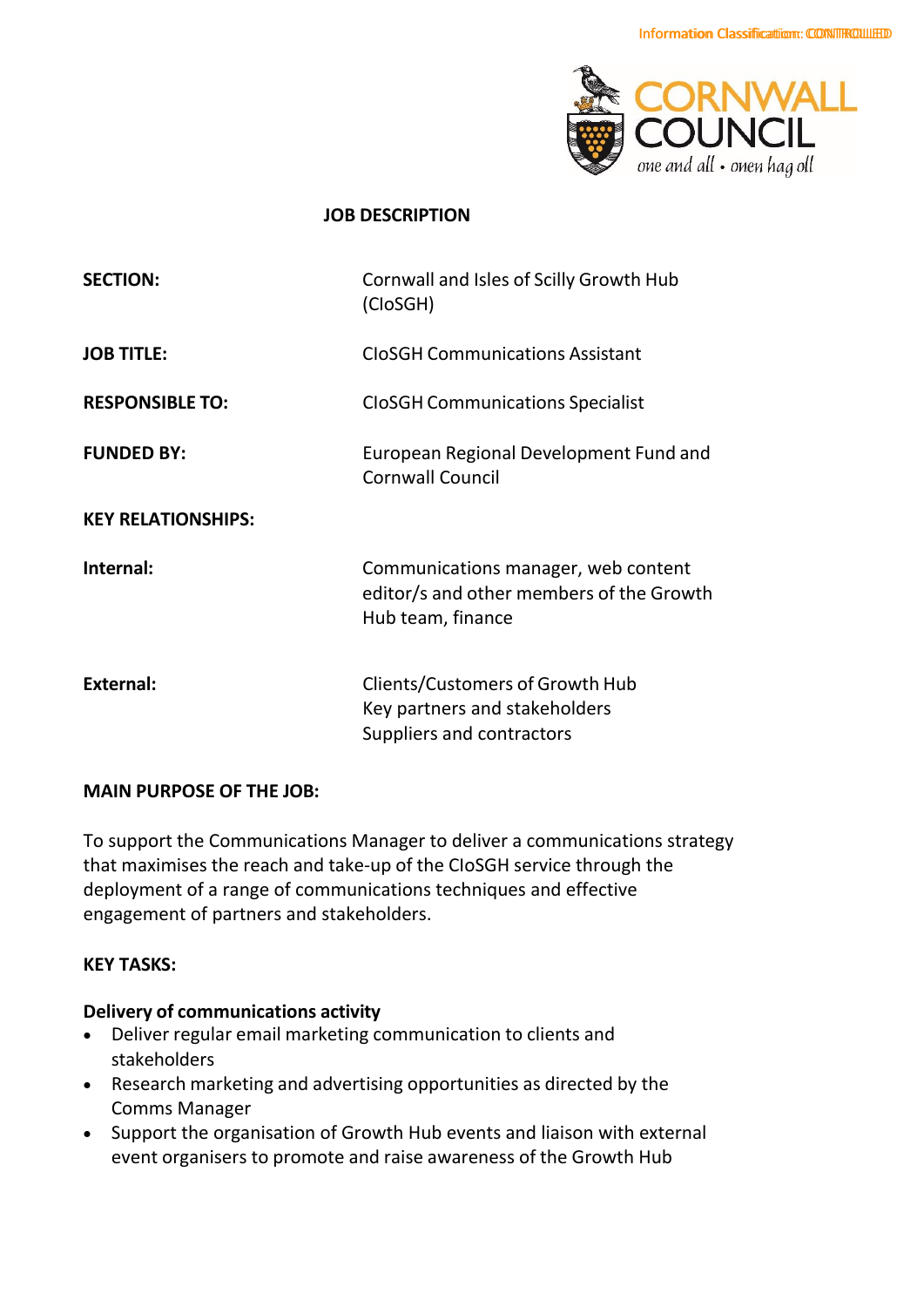- Processing invoices and liaison with CDC finance team on financial information relating to communications activity
- Contribute to and support the generation of up to date, relevant and appealing content for the website and social media.
- Contribute to the production of accurate and timely performance management reporting

### **Relationship management**

- Coordinate and administrate meetings including logistical information, production of papers and minutes.
- First point of contact for external communications enquiries, interpreting and dealing with or passing on queries to team members
- Maintain an accurate database of partner, stakeholder and media contacts
- Liaise with external suppliers on the design and production of marketing collateral

## **Technical**

• Understanding of communications techniques and channels including social media, web editing and Adobe Creative Suite.

## **KEY RESULT AREAS:**

- The provision of high quality communications support
- Appealing and engaging email marketing
- Effective liaison with partners, stakeholders and suppliers
- Corporate systems and procedures adhered to

## **PERSONAL & TEAM RESPONSIBILITIES:**

- To undertake training as required including all Cornwall Council mandatory training
- To be responsible for his/her own self-development on a continuous basis
- To carry out at all times their responsibilities with due regard to the company's Equal Opportunities Policy and Environmental Policy
- To work at all times within the code of the Health & Safety Act

**This job description is not comprehensive or exclusive and duties may be varied from time to time, but these will not change the general character or level of responsibility of the job. This job description and your performance will be regularly reviewed with you.**

**Good communication and organisation skills as well as self-motivation and selfconfidence will remain essential qualities to fulfil this role.**

**Date Last Reviewed:** July 2021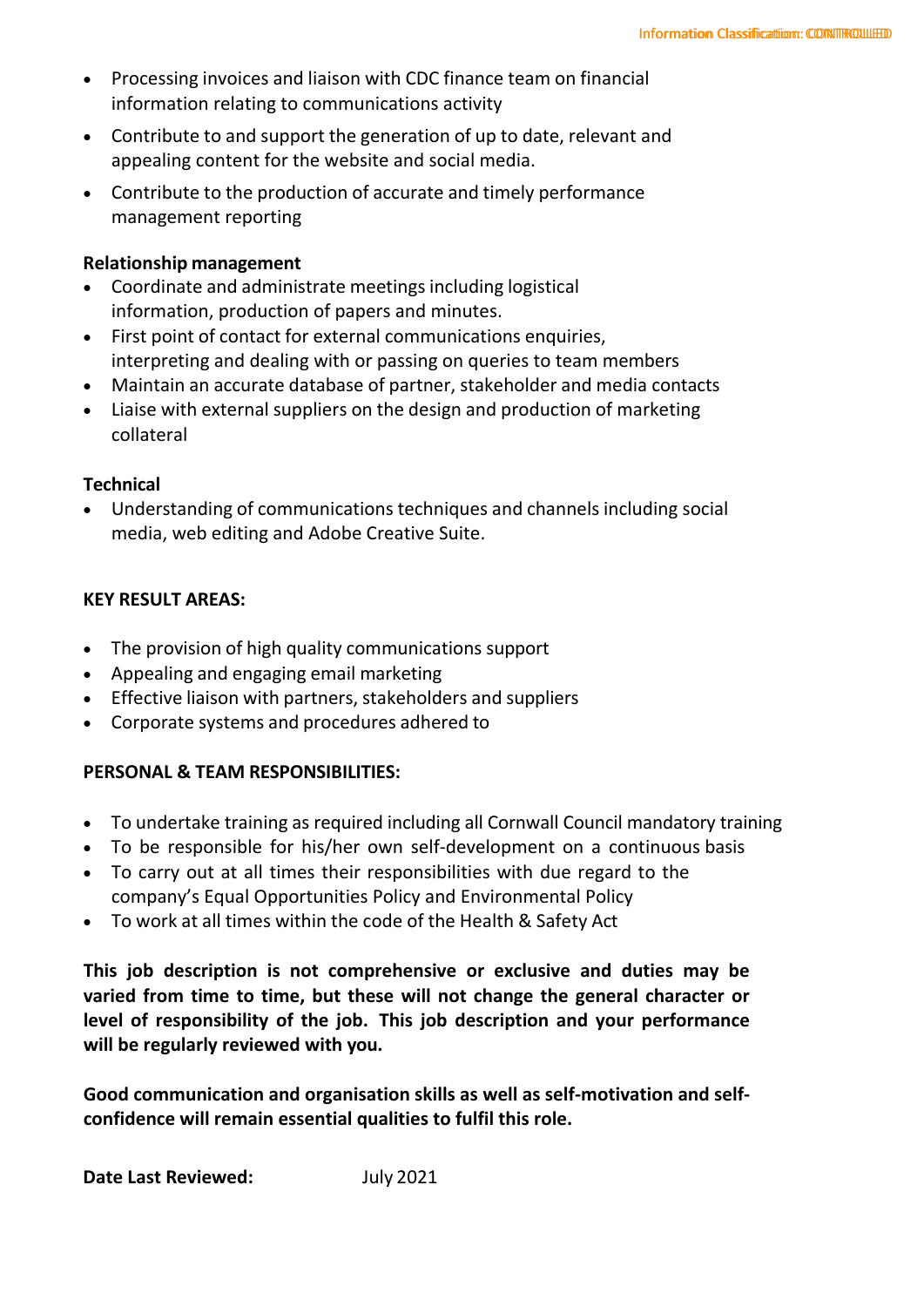## **PERSON SPECIFICATION**

# **SECTION:** Cornwall and Isles of Scilly Growth Hub

## **POST TITLE:** Communications Assistant

| <b>ATTRIBUTES</b>      | <b>ESSENTIAL</b>          | <b>DESIRABLE</b>             | <b>HOW</b><br><b>IDENTIFIED</b> |
|------------------------|---------------------------|------------------------------|---------------------------------|
| <b>Relevant</b>        | <b>Experience of</b>      | <b>Experience of working</b> | Application                     |
| <b>Experience</b>      | working in a              | within the business          | Interview                       |
|                        | communications role       | support landscape            |                                 |
|                        |                           |                              |                                 |
|                        |                           | <b>Experience working</b>    |                                 |
|                        |                           | with external                |                                 |
|                        |                           | suppliers                    |                                 |
| <b>Education &amp;</b> | At least 5 GCSEs at       | Training or                  | Application                     |
| <b>Training</b>        | Grade C or above          | certification in use of      |                                 |
|                        | (including Maths and      | relevant design              |                                 |
|                        | English or equivalent     | packages and web             |                                 |
|                        | level qualification)      | editing.                     |                                 |
| <b>Special</b>         | Knowledge of social       | Knowledge                    | Application                     |
| Knowledge &            | media techniques          | of                           | Interview                       |
| <b>Skills</b>          |                           | wordpress                    |                                 |
|                        | Knowledge of web          |                              |                                 |
|                        | content editing           | Knowledge of Adobe           |                                 |
|                        |                           | Creative Suite or            |                                 |
|                        | Competent in the use      | equivalent                   |                                 |
|                        | of ICT including          |                              |                                 |
|                        | Microsoft Office/365      | Knowledge of Google          |                                 |
|                        |                           | analytics                    |                                 |
|                        | Ability to prioritise and |                              |                                 |
|                        | meet deadlines            | Video production             |                                 |
|                        | Ability to learn new      |                              |                                 |
|                        | software systems          |                              |                                 |